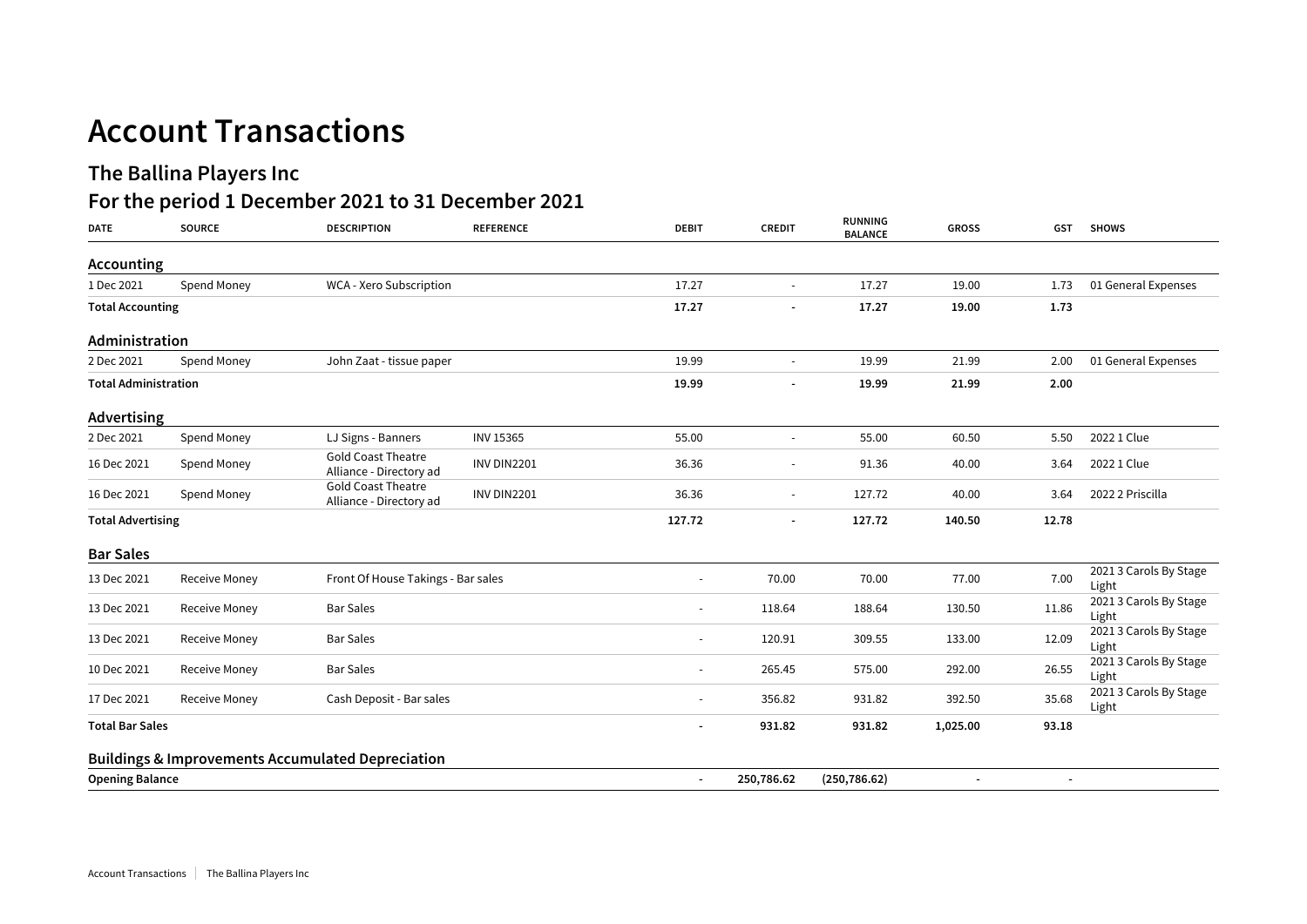| <b>DATE</b>                 | <b>SOURCE</b>                                           | <b>DESCRIPTION</b>                                        | <b>REFERENCE</b> | <b>DEBIT</b>             | <b>CREDIT</b>            | <b>RUNNING</b><br><b>BALANCE</b> | <b>GROSS</b>   | <b>GST</b>               | <b>SHOWS</b>                    |
|-----------------------------|---------------------------------------------------------|-----------------------------------------------------------|------------------|--------------------------|--------------------------|----------------------------------|----------------|--------------------------|---------------------------------|
|                             |                                                         |                                                           |                  |                          |                          |                                  |                |                          |                                 |
| 31 Dec 2021                 | Manual Journal                                          | Annual Depreciation 2021<br>- Annual Depreciation<br>2021 | #2180            |                          | 17,156.43                | (267, 943.05)                    | (17, 156.43)   |                          | 01 General Expenses             |
|                             | Total Buildings & Improvements Accumulated Depreciation |                                                           |                  | $\blacksquare$           | 17,156.43                | (267, 943.05)                    | (17, 156.43)   |                          |                                 |
| <b>Closing Balance</b>      |                                                         |                                                           |                  | $\blacksquare$           | 267,943.05               | (267, 943.05)                    | $\blacksquare$ | $\sim$                   |                                 |
| <b>Cafe Sales</b>           |                                                         |                                                           |                  |                          |                          |                                  |                |                          |                                 |
| 13 Dec 2021                 | Receive Money                                           | Cafe sales                                                |                  |                          | 5.00                     | 5.00                             | 5.50           | 0.50                     | 2021 3 Carols By Stage<br>Light |
| 13 Dec 2021                 | Receive Money                                           | Front Of House Takings - Cafe                             |                  | ÷.                       | 9.55                     | 14.55                            | 10.50          | 0.95                     | 2021 3 Carols By Stage<br>Light |
| 10 Dec 2021                 | Receive Money                                           | Cafe sales                                                |                  |                          | 38.18                    | 52.73                            | 42.00          | 3.82                     | 2021 3 Carols By Stage<br>Light |
| 13 Dec 2021                 | Receive Money                                           | Cafe sales                                                |                  | $\overline{\phantom{a}}$ | 67.73                    | 120.46                           | 74.50          | 6.77                     | 2021 3 Carols By Stage<br>Light |
| 17 Dec 2021                 | Receive Money                                           | Cash Deposit - Cafe sales                                 |                  | $\overline{\phantom{a}}$ | 161.36                   | 281.82                           | 177.50         | 16.14                    | 2021 3 Carols By Stage<br>Light |
| <b>Total Cafe Sales</b>     |                                                         |                                                           |                  |                          | 281.82                   | 281.82                           | 310.00         | 28.18                    |                                 |
| <b>Cash Float</b>           |                                                         |                                                           |                  |                          |                          |                                  |                |                          |                                 |
| <b>Opening Balance</b>      |                                                         |                                                           |                  | $\overline{\phantom{a}}$ |                          | $\overline{\phantom{a}}$         | $\blacksquare$ |                          |                                 |
| 8 Dec 2021                  | Spend Money                                             | FOH Float                                                 |                  | 1,450.00                 | $\sim$                   | 1,450.00                         | 1,450.00       |                          | 2021 3 Carols By Stage<br>Light |
| 17 Dec 2021                 | Receive Money                                           | Cash Deposit - Float return                               |                  | $\blacksquare$           | 1,450.00                 | $\blacksquare$                   | (1,450.00)     |                          | 2021 3 Carols By Stage<br>Light |
| <b>Total Cash Float</b>     |                                                         |                                                           |                  | 1,450.00                 | 1,450.00                 |                                  |                |                          |                                 |
| <b>Closing Balance</b>      |                                                         |                                                           |                  | $\blacksquare$           | $\overline{\phantom{a}}$ | $\blacksquare$                   | $\blacksquare$ | $\overline{\phantom{a}}$ |                                 |
| <b>Cast Amenities</b>       |                                                         |                                                           |                  |                          |                          |                                  |                |                          |                                 |
| 13 Dec 2021                 | Manual Journal                                          | 2021 Bar Stocktake post<br>Carols Cast - Stock sold       | #2145            | 24.76                    | $\overline{\phantom{a}}$ | 24.76                            | 27.24          | 2.48                     | 2021 3 Carols By Stage<br>Light |
| 16 Dec 2021                 | Spend Money                                             | Warwick Binney - Afterparty Pizza                         |                  | 141.27                   | $\overline{\phantom{a}}$ | 166.03                           | 155.40         | 14.13                    | 2021 3 Carols By Stage<br>Light |
| <b>Total Cast Amenities</b> |                                                         |                                                           |                  | 166.03                   |                          | 166.03                           | 182.64         | 16.61                    |                                 |
| Cleaning                    |                                                         |                                                           |                  |                          |                          |                                  |                |                          |                                 |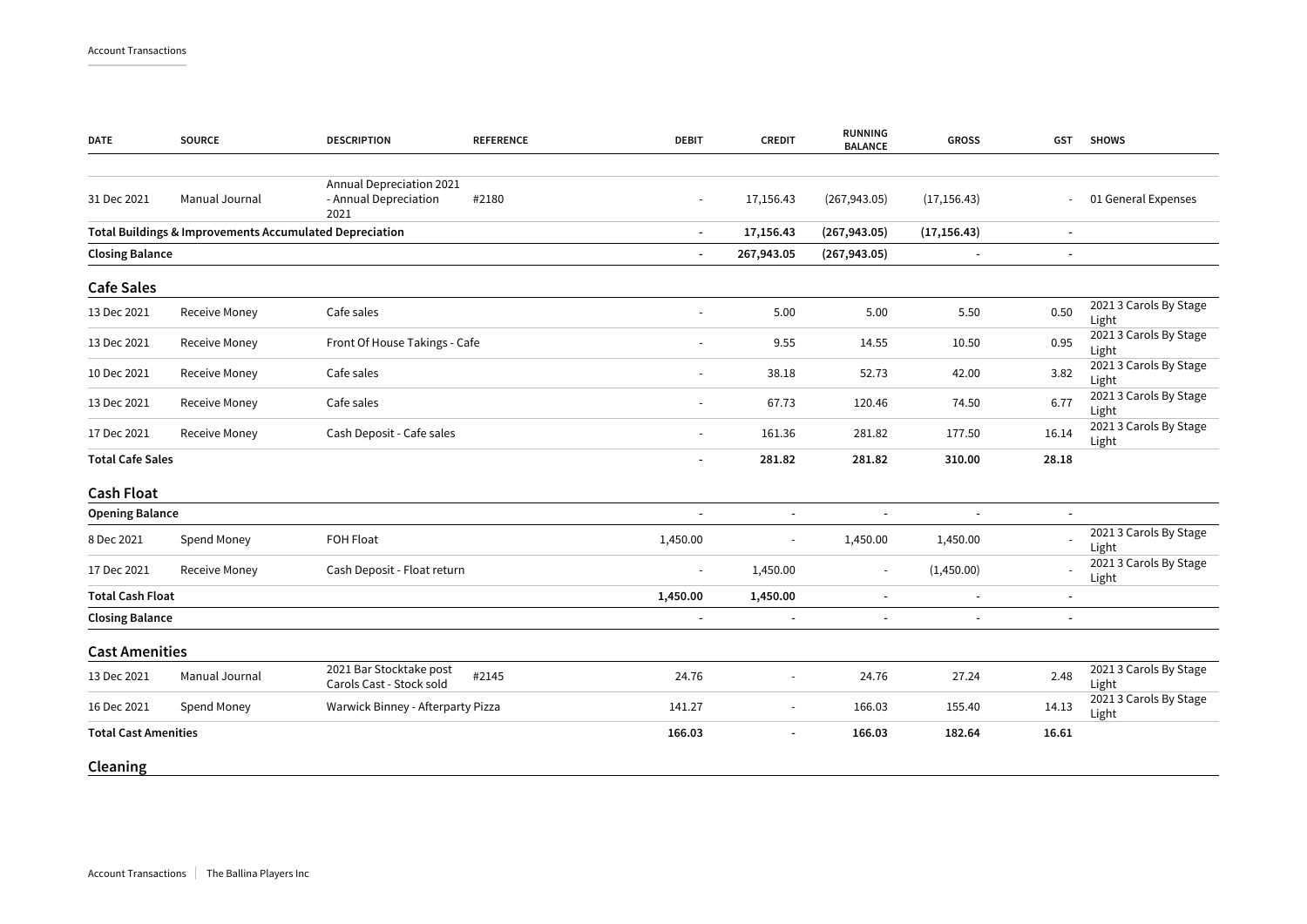| <b>DATE</b>                      | <b>SOURCE</b>                          | <b>DESCRIPTION</b>                                                 | <b>REFERENCE</b> | <b>DEBIT</b> | <b>CREDIT</b>            | <b>RUNNING</b><br><b>BALANCE</b> | <b>GROSS</b> | GST   | <b>SHOWS</b>                    |
|----------------------------------|----------------------------------------|--------------------------------------------------------------------|------------------|--------------|--------------------------|----------------------------------|--------------|-------|---------------------------------|
|                                  |                                        |                                                                    |                  |              |                          |                                  |              |       |                                 |
| 7 Dec 2021                       | Spend Money                            | Merry Minions - Cleaning                                           | <b>INV 2115</b>  | 390.00       |                          | 390.00                           | 390.00       |       | 01 General Expenses             |
| 16 Dec 2021                      | Spend Money                            | Merry Minions - Cleaning                                           | <b>INV 2117</b>  | 715.00       | $\overline{\phantom{a}}$ | 1,105.00                         | 715.00       |       | 01 General Expenses             |
| 21 Dec 2021                      | Spend Money                            | Merry Minions - Cleaning                                           | <b>INV 2118</b>  | 130.00       |                          | 1,235.00                         | 130.00       |       | 01 General Expenses             |
| <b>Total Cleaning</b>            |                                        |                                                                    |                  | 1,235.00     |                          | 1,235.00                         | 1,235.00     |       |                                 |
| <b>Cost of Sales - Bar</b>       |                                        |                                                                    |                  |              |                          |                                  |              |       |                                 |
| 4 Dec 2021                       | Manual Journal                         | 2021 Bar Stocktake Covid<br>Stock Write Off - Out of<br>date stock | #2143            | 270.91       |                          | 270.91                           | 298.00       | 27.09 | 01 General Expenses             |
| 13 Dec 2021                      | Manual Journal                         | 2021 Bar Stocktake post<br>Carols By Stagelight -<br>Stock sold    | #2144            | 510.37       |                          | 781.28                           | 561.41       | 51.04 | 2021 3 Carols By Stage<br>Light |
| 16 Dec 2021                      | Spend Money                            | Peter Harding - Ice                                                |                  | 4.55         |                          | 785.83                           | 5.00         | 0.45  | 2021 3 Carols By Stage<br>Light |
| <b>Total Cost of Sales - Bar</b> |                                        |                                                                    |                  | 785.83       |                          | 785.83                           | 864.41       | 78.58 |                                 |
|                                  | <b>Cost of Sales - Beverages</b>       |                                                                    |                  |              |                          |                                  |              |       |                                 |
| 16 Dec 2021                      | Spend Money                            | Peter Harding - Juice milk and limes                               |                  | 26.10        |                          | 26.10                            | 26.10        |       | 2021 3 Carols By Stage<br>Light |
|                                  | <b>Total Cost of Sales - Beverages</b> |                                                                    |                  | 26.10        |                          | 26.10                            | 26.10        |       |                                 |
| <b>Cost of Sales - Tickets</b>   |                                        |                                                                    |                  |              |                          |                                  |              |       |                                 |
| 16 Dec 2021                      | Receive Money                          | Try Booking - Ticket Fees                                          |                  | 221.35       |                          | 221.35                           | 243.48       | 22.13 | 2021 3 Carols By Stage<br>Light |
| 16 Dec 2021                      | Receive Money                          | Try Booking - Sub ticket Fees                                      |                  | 2.62         | $\overline{\phantom{a}}$ | 223.97                           | 2.88         | 0.26  | 2022 1 Clue                     |
| 16 Dec 2021                      | <b>Receive Money</b>                   | Try Booking - Sub ticket Fees                                      |                  | 2.62         | $\overline{\phantom{a}}$ | 226.59                           | 2.88         | 0.26  | 2022 2 Priscilla                |
| 16 Dec 2021                      | Receive Money                          | Try Booking - Sub Ticket Fees                                      |                  | 2.62         | $\overline{\phantom{a}}$ | 229.21                           | 2.88         | 0.26  | 2022 3 September show           |
| 16 Dec 2021                      | Receive Money                          | Try Booking - Sub Ticket Fees                                      |                  | 2.62         | $\overline{\phantom{a}}$ | 231.83                           | 2.88         | 0.26  | 2022 4 Mamma Mia                |
| 16 Dec 2021                      | Receive Money                          | Try Booking - Ticket Fees                                          |                  | 95.72        | $\overline{\phantom{a}}$ | 327.55                           | 95.72        |       | 2022 1 Clue                     |
| 16 Dec 2021                      | <b>Receive Money</b>                   | Try Booking - Fill-in Sub fees                                     |                  | 3.86         | $\overline{\phantom{a}}$ | 331.41                           | 4.25         | 0.39  | 2022 3 September show           |
| 16 Dec 2021                      | Receive Money                          | Try Booking - Fill-in Sub Fees                                     |                  | 3.86         |                          | 335.27                           | 4.25         | 0.39  | 2022 4 Mamma Mia                |
| 16 Dec 2021                      | Spend Money                            | Just Funkin                                                        |                  | 312.73       |                          | 648.00                           | 344.00       | 31.27 | 2021 3 Carols By Stage<br>Light |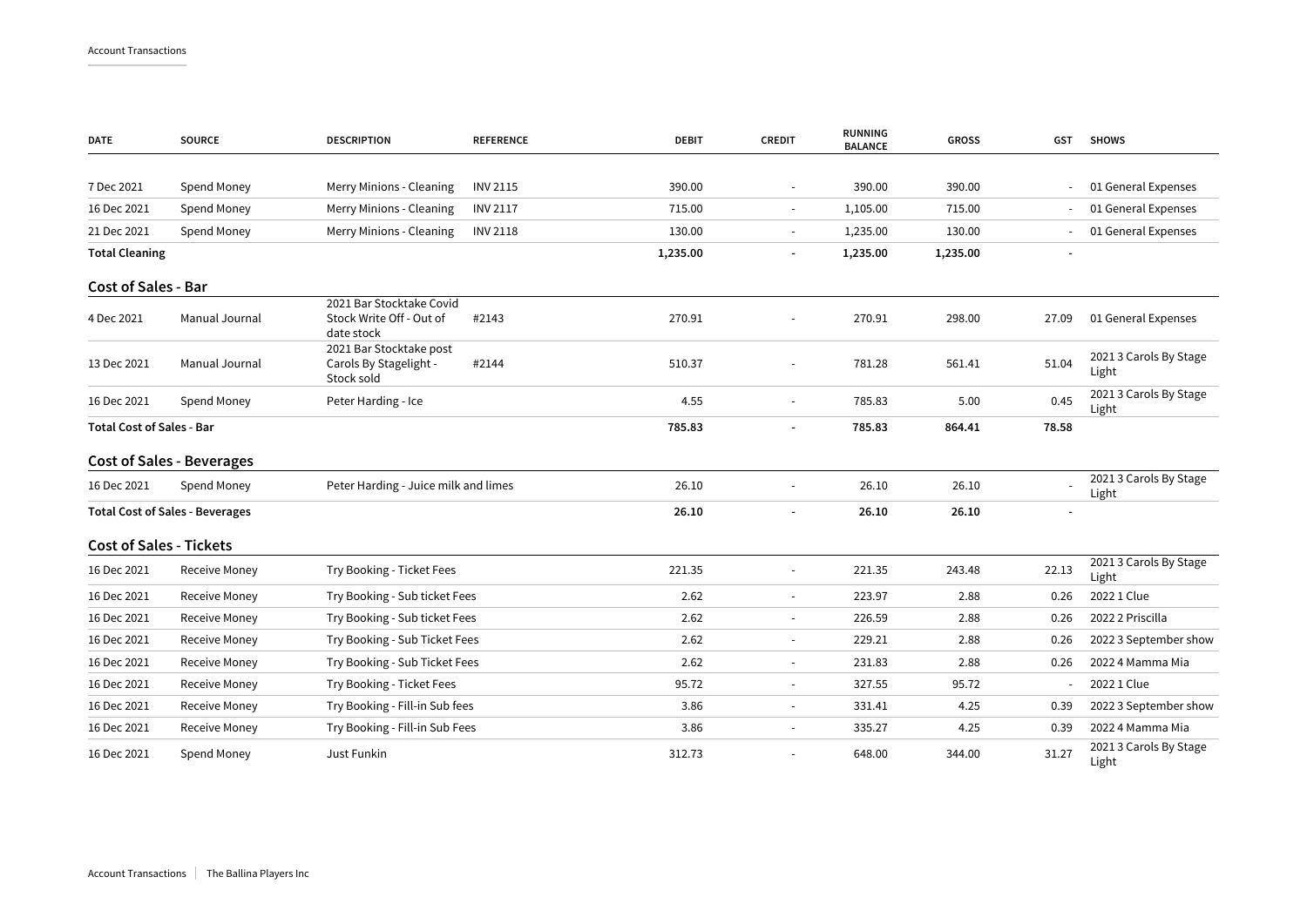| <b>DATE</b>               | <b>SOURCE</b>                                                 | <b>DESCRIPTION</b>                                        | <b>REFERENCE</b> | <b>DEBIT</b>             | <b>CREDIT</b>            | <b>RUNNING</b><br><b>BALANCE</b> | <b>GROSS</b>             | GST                      | <b>SHOWS</b>                    |
|---------------------------|---------------------------------------------------------------|-----------------------------------------------------------|------------------|--------------------------|--------------------------|----------------------------------|--------------------------|--------------------------|---------------------------------|
| 16 Dec 2021               | <b>Receive Money</b>                                          | Try Booking - Ticket fee refund                           |                  |                          | 4.00                     | 644.00                           | (4.40)                   | (0.40)                   | 2021 2 Smokey Joes              |
|                           | <b>Total Cost of Sales - Tickets</b>                          |                                                           |                  | 648.00                   | 4.00                     | 644.00                           | 698.82                   | 54.82                    |                                 |
| Costumes                  |                                                               |                                                           |                  |                          |                          |                                  |                          |                          |                                 |
| 3 Dec 2021                | Spend Money                                                   | Kristen Lodge - Costumes                                  |                  | 115.45                   | $\overline{\phantom{a}}$ | 115.45                           | 127.00                   | 11.55                    | 2021 3 Carols By Stage<br>Light |
| <b>Total Costumes</b>     |                                                               |                                                           |                  | 115.45                   |                          | 115.45                           | 127.00                   | 11.55                    |                                 |
| Depreciation              |                                                               |                                                           |                  |                          |                          |                                  |                          |                          |                                 |
| 31 Dec 2021               | Manual Journal                                                | Annual Depreciation 2021<br>- Annual Depreciation<br>2021 | #2180            | 26,653.02                | $\overline{\phantom{a}}$ | 26,653.02                        | 26,653.02                |                          | 01 General Expenses             |
| <b>Total Depreciation</b> |                                                               |                                                           | 26,653.02        | $\blacksquare$           | 26,653.02                | 26,653.02                        |                          |                          |                                 |
|                           | <b>Fixtures &amp; Fittings Accumulated Depreciation</b>       |                                                           |                  |                          |                          |                                  |                          |                          |                                 |
| <b>Opening Balance</b>    |                                                               |                                                           |                  | $\sim$                   | 103,992.10               | (103,992.10)                     |                          | $\blacksquare$           |                                 |
| 23 Dec 2021               | Manual Journal                                                | Air Con write off -<br>Mitsubishi airconditioners         | #2136            | 8,516.36                 | $\blacksquare$           | (95, 475.74)                     | 8,516.36                 | $\sim$                   | 01 General Expenses             |
| 31 Dec 2021               | Manual Journal                                                | Annual Depreciation 2021<br>- Annual Depreciation<br>2021 | #2180            | $\sim$                   | 4,143.58                 | (99, 619.32)                     | (4, 143.58)              |                          | 01 General Expenses             |
|                           | <b>Total Fixtures &amp; Fittings Accumulated Depreciation</b> |                                                           |                  | 8,516.36                 | 4,143.58                 | (99, 619.32)                     | 4,372.78                 | $\overline{\phantom{a}}$ |                                 |
| <b>Closing Balance</b>    |                                                               |                                                           |                  |                          | 99,619.32                | (99, 619.32)                     |                          |                          |                                 |
|                           | <b>Fixtures &amp; Fittings at Cost</b>                        |                                                           |                  |                          |                          |                                  |                          |                          |                                 |
| <b>Opening Balance</b>    |                                                               |                                                           |                  | 128,273.15               | $\blacksquare$           | 128,273.15                       | $\overline{\phantom{a}}$ |                          |                                 |
| 23 Dec 2021               | Manual Journal                                                | Air Con write off -<br>Mitsubishi airconditioners         | #2136            | $\sim$                   | 8,516.36                 | 119,756.79                       | (8,516.36)               |                          | 01 General Expenses             |
|                           | <b>Total Fixtures &amp; Fittings at Cost</b>                  |                                                           |                  | $\overline{\phantom{a}}$ | 8,516.36                 | 119,756.79                       | (8,516.36)               |                          |                                 |
| <b>Closing Balance</b>    |                                                               |                                                           |                  | 119,756.79               | $\blacksquare$           | 119,756.79                       |                          |                          |                                 |
|                           | <b>Furniture &amp; Equipment Accumulated Depreciation</b>     |                                                           |                  |                          |                          |                                  |                          |                          |                                 |
| <b>Opening Balance</b>    |                                                               |                                                           |                  | $\overline{\phantom{a}}$ | 91,915.97                | (91, 915.97)                     | $\overline{\phantom{a}}$ | $\overline{\phantom{a}}$ |                                 |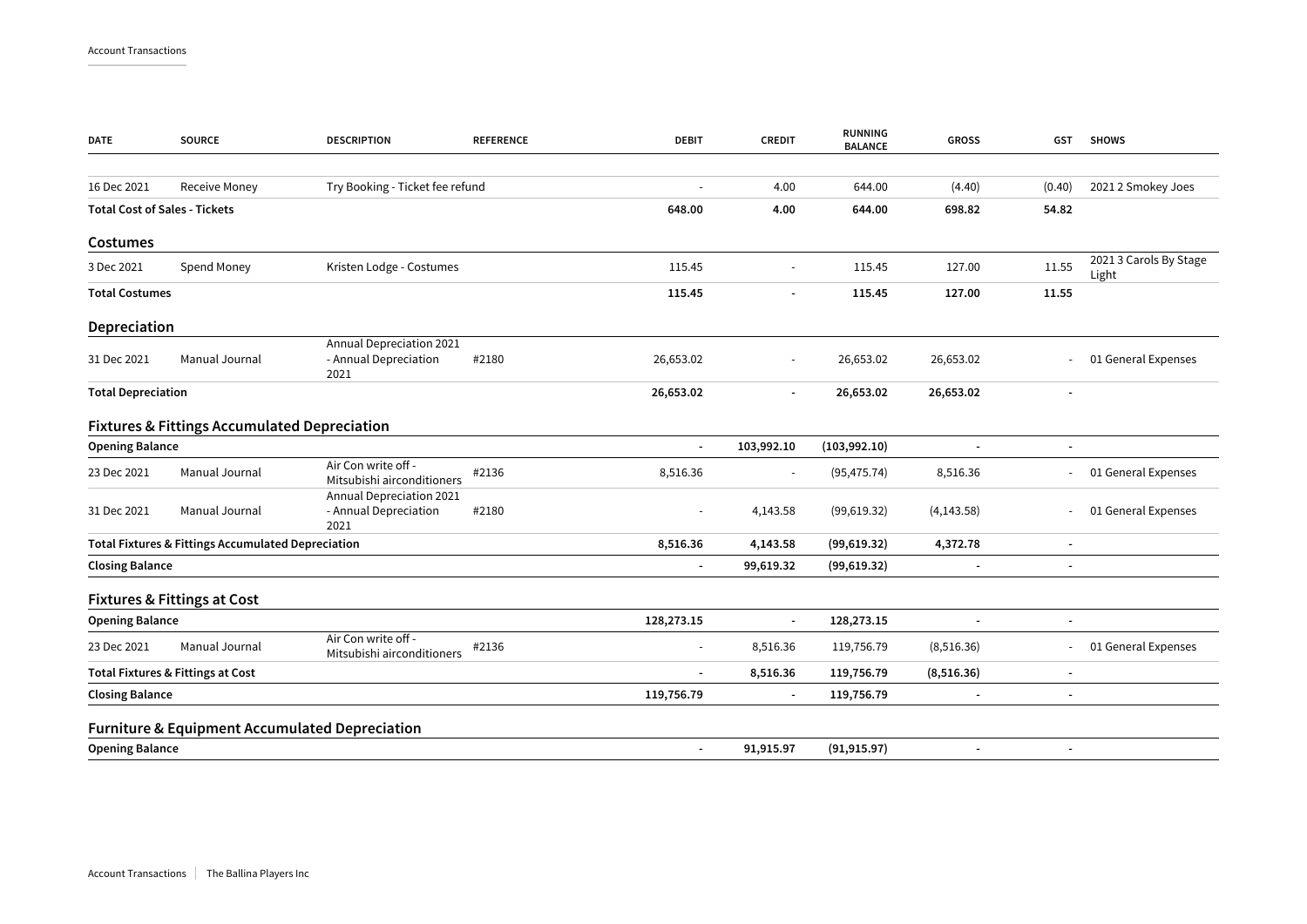| <b>DATE</b>                    | <b>SOURCE</b>                                        | <b>DESCRIPTION</b>                                        | <b>REFERENCE</b> | <b>DEBIT</b>             | <b>CREDIT</b>            | <b>RUNNING</b><br><b>BALANCE</b> | <b>GROSS</b>             | <b>GST</b>               | <b>SHOWS</b>        |
|--------------------------------|------------------------------------------------------|-----------------------------------------------------------|------------------|--------------------------|--------------------------|----------------------------------|--------------------------|--------------------------|---------------------|
| 31 Dec 2021                    | Manual Journal                                       | Annual Depreciation 2021<br>- Annual Depreciation<br>2021 | #2180            |                          | 5,353.01                 | (97, 268.98)                     | (5,353.01)               |                          | 01 General Expenses |
|                                | Total Furniture & Equipment Accumulated Depreciation |                                                           |                  | $\overline{\phantom{a}}$ | 5,353.01                 | (97, 268.98)                     | (5,353.01)               |                          |                     |
| <b>Closing Balance</b>         |                                                      |                                                           |                  |                          | 97,268.98                | (97, 268.98)                     | $\overline{\phantom{a}}$ | $\overline{\phantom{a}}$ |                     |
| <b>License Fees</b>            |                                                      |                                                           |                  |                          |                          |                                  |                          |                          |                     |
| 16 Dec 2021                    | Spend Money                                          | One Music - Gold Package incidental music                 |                  | 293.46                   | $\sim$                   | 293.46                           | 322.81                   | 29.35                    | 01 General Expenses |
| <b>Total License Fees</b>      |                                                      |                                                           |                  | 293.46                   |                          | 293.46                           | 322.81                   | 29.35                    |                     |
| <b>Membership Fees</b>         |                                                      |                                                           |                  |                          |                          |                                  |                          |                          |                     |
| 17 Dec 2021                    | Receive Money                                        | Helen Felsch - 2022 Membership Jade                       |                  |                          | 4.55                     | 4.55                             | 5.00                     | 0.45                     | 01 General Expenses |
| 29 Dec 2021                    | Receive Money                                        | Jaime Sheehan - 2022 Membership                           |                  | 9.09                     | 13.64                    | 10.00                            | 0.91                     | 01 General Expenses      |                     |
| 2 Dec 2021                     | Receive Money                                        | Helen Felsch - 2022 Membership                            |                  | 13.64                    | 27.28                    | 15.00                            | 1.36                     | 01 General Expenses      |                     |
| 6 Dec 2021                     | <b>Receive Money</b>                                 | Michelle Travers                                          |                  | $\overline{\phantom{a}}$ | 13.64                    | 40.92                            | 15.00                    | 1.36                     | 01 General Expenses |
| 2 Dec 2021                     | <b>Receive Money</b>                                 | Melissa Short - 2021 Mem & App Fee                        |                  | $\overline{\phantom{a}}$ | 18.18                    | 59.10                            | 20.00                    | 1.82                     | 01 General Expenses |
| 7 Dec 2021                     | <b>Receive Money</b>                                 | Mark Montgomery - 2021 Mem & App Fee                      |                  | $\overline{\phantom{a}}$ | 18.18                    | 77.28                            | 20.00                    | 1.82                     | 01 General Expenses |
| 20 Dec 2021                    | <b>Receive Money</b>                                 | Bev Peart-Kuter - 2022 Membership x 2                     |                  |                          | 18.18                    | 95.46                            | 20.00                    | 1.82                     |                     |
| 17 Dec 2021                    | <b>Receive Money</b>                                 | Cash Deposit - 2021 Memberships                           |                  |                          | 45.45                    | 140.91                           | 50.00                    | 4.55                     | 01 General Expenses |
| <b>Total Membership Fees</b>   |                                                      |                                                           |                  |                          | 140.91                   | 140.91                           | 155.00                   | 14.09                    |                     |
| <b>Merchant Facility</b>       |                                                      |                                                           |                  |                          |                          |                                  |                          |                          |                     |
| 31 Dec 2021                    | Spend Money                                          | <b>NAB</b>                                                |                  | 26.36                    | $\sim$                   | 26.36                            | 29.00                    | 2.64                     | 01 General Expenses |
| 31 Dec 2021                    | Spend Money                                          | <b>NAB</b>                                                |                  | 65.93                    | $\sim$                   | 92.29                            | 72.52                    | 6.59                     | 01 General Expenses |
| <b>Total Merchant Facility</b> |                                                      |                                                           |                  | 92.29                    |                          | 92.29                            | 101.52                   | 9.23                     |                     |
| <b>Office Supplies</b>         |                                                      |                                                           |                  |                          |                          |                                  |                          |                          |                     |
| 16 Dec 2021                    | Spend Money                                          | Big W - Printer ink                                       |                  | 109.05                   | $\overline{\phantom{a}}$ | 109.05                           | 119.95                   | 10.90                    | 01 General Expenses |
| <b>Total Office Supplies</b>   |                                                      |                                                           |                  | 109.05                   |                          | 109.05                           | 119.95                   | 10.90                    |                     |
| <b>Program Sales</b>           |                                                      |                                                           |                  |                          |                          |                                  |                          |                          |                     |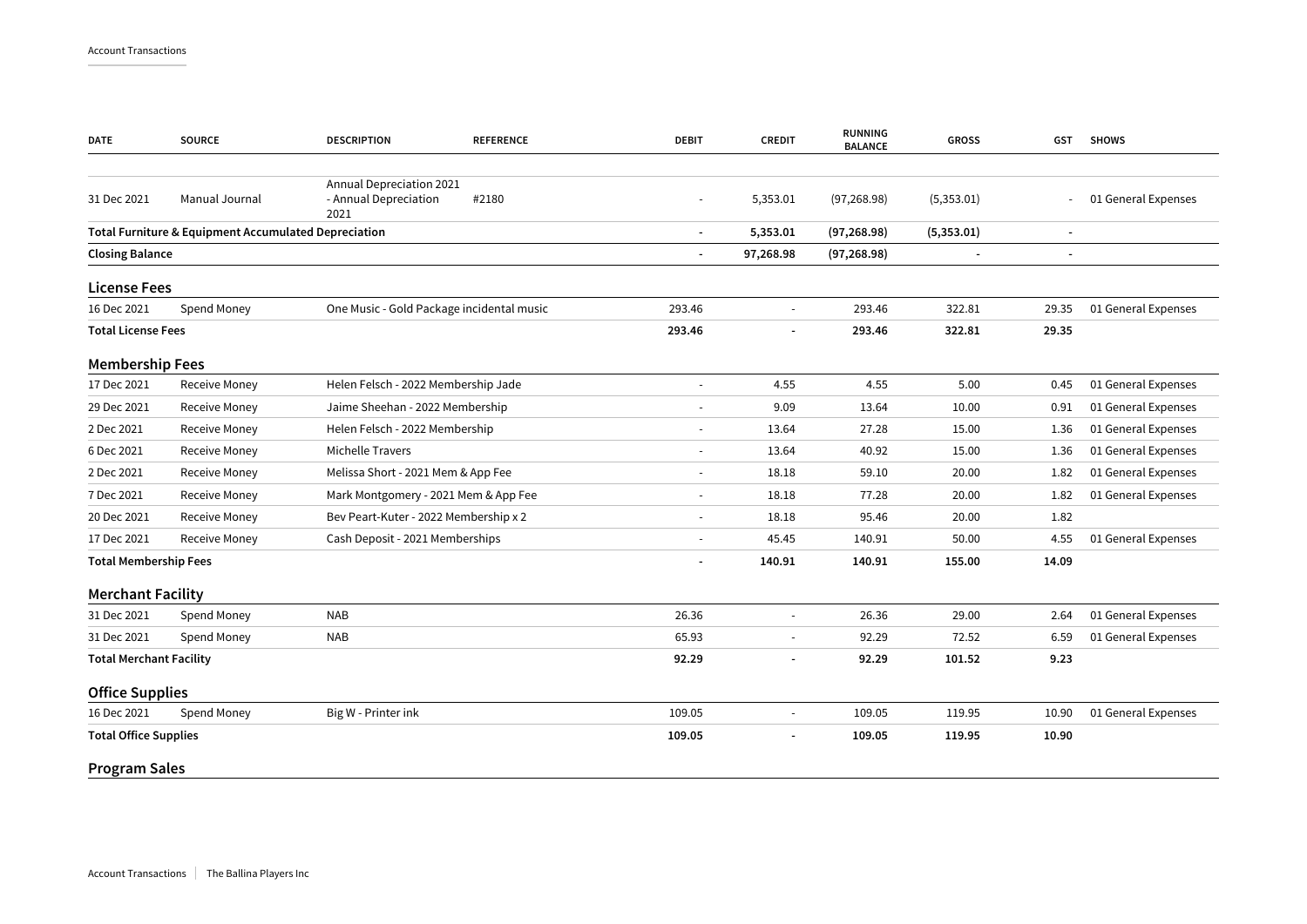| <b>DATE</b>                          | <b>SOURCE</b>                  | <b>DESCRIPTION</b>              | <b>REFERENCE</b> | <b>DEBIT</b>             | <b>CREDIT</b>            | <b>RUNNING</b><br><b>BALANCE</b> | <b>GROSS</b>             | <b>GST</b>               | <b>SHOWS</b>                    |
|--------------------------------------|--------------------------------|---------------------------------|------------------|--------------------------|--------------------------|----------------------------------|--------------------------|--------------------------|---------------------------------|
|                                      |                                |                                 |                  |                          |                          |                                  |                          |                          |                                 |
| 17 Dec 2021                          | Receive Money                  | Cash Deposit - Program sales    |                  | $\overline{\phantom{a}}$ | 119.86                   | 119.86                           | 131.85                   | 11.99                    | 2021 3 Carols By Stage<br>Light |
| <b>Total Program Sales</b>           |                                |                                 |                  | $\overline{\phantom{a}}$ | 119.86                   | 119.86                           | 131.85                   | 11.99                    |                                 |
| <b>Raffle Prizes</b>                 |                                |                                 |                  |                          |                          |                                  |                          |                          |                                 |
| 16 Dec 2021                          | Spend Money                    | Diana Mason - Chocolates        |                  | 38.18                    |                          | 38.18                            | 42.00                    | 3.82                     | 2021 3 Carols By Stage<br>Light |
| <b>Total Raffle Prizes</b>           |                                | 38.18                           |                  | 38.18                    | 42.00                    | 3.82                             |                          |                          |                                 |
| Raffles                              |                                |                                 |                  |                          |                          |                                  |                          |                          |                                 |
| 17 Dec 2021                          | <b>Receive Money</b>           | Cash Deposit - Raffles          |                  | $\blacksquare$           | 359.09                   | 359.09                           | 395.00                   | 35.91                    | 2021 3 Carols By Stage<br>Light |
| <b>Total Raffles</b>                 |                                |                                 |                  |                          | 359.09                   | 359.09                           | 395.00                   | 35.91                    |                                 |
|                                      | Replacements/Minor Equip purch |                                 |                  |                          |                          |                                  |                          |                          |                                 |
| 16 Dec 2021                          | Spend Money                    | Peter Harding - 5 pin DMX cable |                  | 30.91                    |                          | 30.91                            | 34.00                    | 3.09                     | 01 General Expenses             |
| Total Replacements/Minor Equip purch |                                |                                 |                  | 30.91                    | $\overline{\phantom{a}}$ | 30.91                            | 34.00                    | 3.09                     |                                 |
| <b>Scripts</b>                       |                                |                                 |                  |                          |                          |                                  |                          |                          |                                 |
| 3 Dec 2021                           | Spend Money                    | Kristen Lodge - Scripts         |                  | 23.64                    | $\overline{\phantom{a}}$ | 23.64                            | 26.00                    | 2.36                     | 2021 3 Carols By Stage<br>Light |
| <b>Total Scripts</b>                 |                                |                                 |                  | 23.64                    | $\overline{\phantom{a}}$ | 23.64                            | 26.00                    | 2.36                     |                                 |
| <b>Set Construction</b>              |                                |                                 |                  |                          |                          |                                  |                          |                          |                                 |
| 21 Dec 2021                          | Spend Money                    | Liz Dargin - Tape               |                  | 12.91                    |                          | 12.91                            | 14.20                    | 1.29                     | 2021 3 Carols By Stage<br>Light |
| <b>Total Set Construction</b>        |                                |                                 |                  | 12.91                    |                          | 12.91                            | 14.20                    | 1.29                     |                                 |
| <b>Sound Expenses</b>                |                                |                                 |                  |                          |                          |                                  |                          |                          |                                 |
| 21 Dec 2021                          | Spend Money                    | Liz Dargin - Batteries          |                  | 259.55                   | $\overline{\phantom{a}}$ | 259.55                           | 285.50                   | 25.95                    | 01 General Expenses             |
| <b>Total Sound Expenses</b>          |                                |                                 |                  | 259.55                   |                          | 259.55                           | 285.50                   | 25.95                    |                                 |
| Stock on hand - Bar                  |                                |                                 |                  |                          |                          |                                  |                          |                          |                                 |
| <b>Opening Balance</b>               |                                |                                 |                  | 3,432.63                 | $\overline{\phantom{a}}$ | 3,432.63                         | $\overline{\phantom{a}}$ | $\overline{\phantom{a}}$ |                                 |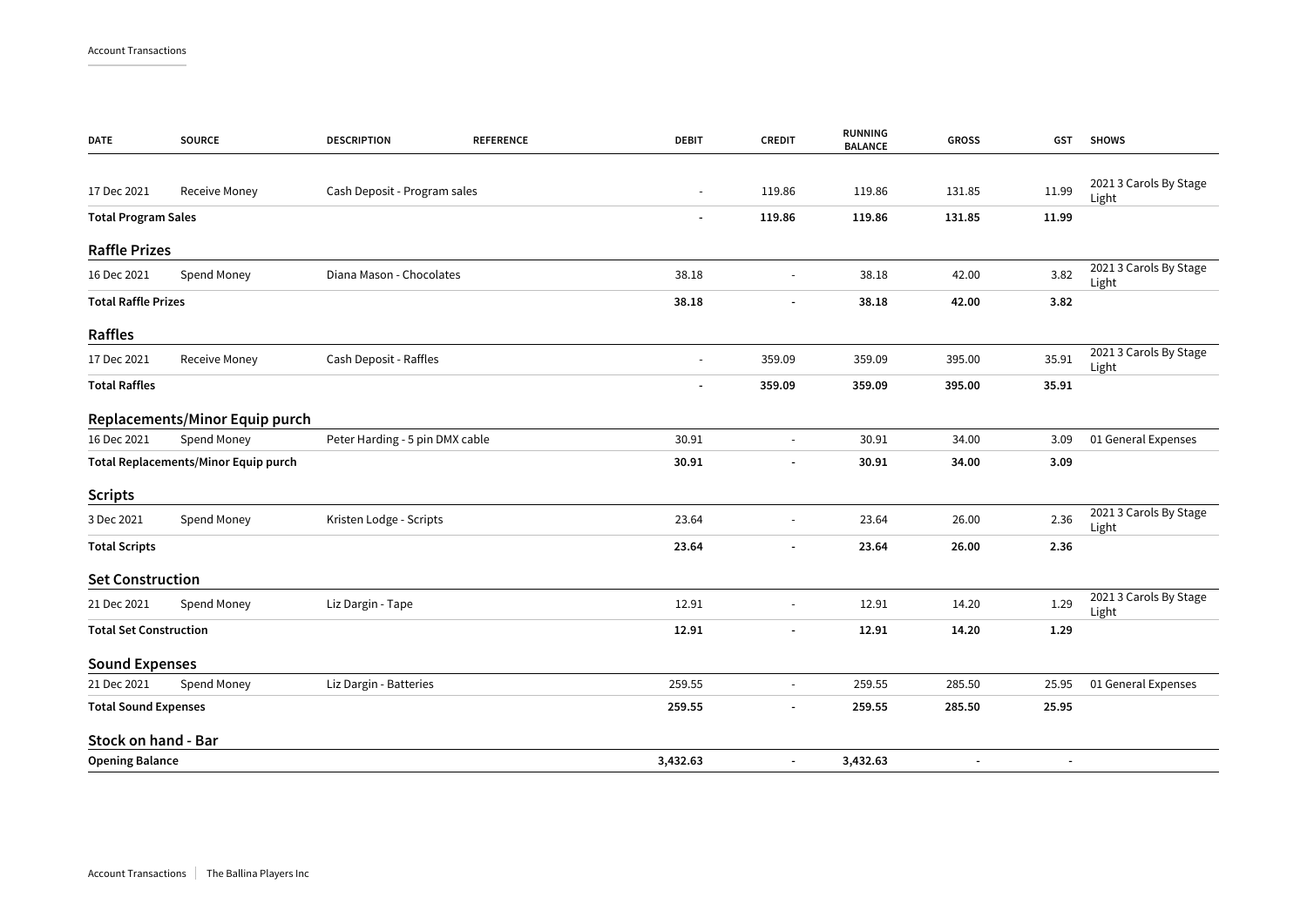| <b>DATE</b>                   | <b>SOURCE</b>        | <b>DESCRIPTION</b>                                                 | <b>REFERENCE</b> | <b>DEBIT</b>             | <b>CREDIT</b>  | <b>RUNNING</b><br><b>BALANCE</b> | <b>GROSS</b> | <b>GST</b>     | <b>SHOWS</b>                    |
|-------------------------------|----------------------|--------------------------------------------------------------------|------------------|--------------------------|----------------|----------------------------------|--------------|----------------|---------------------------------|
| 2 Dec 2021                    | Spend Money          | Dan Murphy's                                                       |                  | 343.32                   | $\blacksquare$ | 3,775.95                         | 377.65       | 34.33          | 01 General Expenses             |
| 7 Dec 2021                    | Spend Money          | Peters Icecream -<br><b>Drumsticks</b>                             | 11134180         | 133.91                   | $\blacksquare$ | 3,909.86                         | 147.30       | 13.39          | 01 General Expenses             |
| 16 Dec 2021                   | Spend Money          | Mel Doriean                                                        |                  | 8.76                     | $\blacksquare$ | 3,918.62                         | 9.64         | 0.88           | 01 General Expenses             |
| 16 Dec 2021                   | Spend Money          | Peter Harding - Cheese & bikkies                                   |                  | 31.82                    |                | 3,950.44                         | 35.00        | 3.18           | 01 General Expenses             |
| 16 Dec 2021                   | Spend Money          | Beach and Bush - Soft<br>drinks and snacks                         | INV 521940       | 227.91                   | $\blacksquare$ | 4,178.35                         | 250.70       | 22.79          | 01 General Expenses             |
| 13 Dec 2021                   | Manual Journal       | 2021 Bar Stocktake post<br>Carols Cast - Stock sold                | #2145            | $\sim$                   | 24.76          | 4,153.59                         | (27.24)      | (2.48)         |                                 |
| 4 Dec 2021                    | Manual Journal       | 2021 Bar Stocktake Covid<br>Stock Write Off - Out of<br>date stock | #2143            |                          | 270.91         | 3,882.68                         | (298.00)     | (27.09)        |                                 |
| 13 Dec 2021                   | Manual Journal       | 2021 Bar Stocktake post<br>Carols By Stagelight -<br>Stock sold    | #2144            |                          | 510.37         | 3,372.31                         | (561.41)     | (51.04)        |                                 |
| Total Stock on hand - Bar     |                      |                                                                    | 745.72           | 806.04                   | 3,372.31       | (66.36)                          | (6.04)       |                |                                 |
| <b>Closing Balance</b>        |                      |                                                                    |                  | 3,372.31                 | $\blacksquare$ | 3,372.31                         |              | $\blacksquare$ |                                 |
| <b>Subscribers Fees</b>       |                      |                                                                    |                  |                          |                |                                  |              |                |                                 |
| 8 Dec 2021                    | <b>Receive Money</b> | Cash Deposit - Mini subs 2022                                      |                  | $\blacksquare$           | 22.73          | 22.73                            | 25.00        | 2.27           | 2022 3 September show           |
| 8 Dec 2021                    | <b>Receive Money</b> | Cash Deposit - Mini subs 2022                                      |                  | $\overline{\phantom{a}}$ | 22.73          | 45.46                            | 25.00        | 2.27           | 2022 4 Mamma Mia                |
| 16 Dec 2021                   | <b>Receive Money</b> | Try Booking - 2022 Subscription                                    |                  | $\overline{\phantom{a}}$ | 86.36          | 131.82                           | 95.00        | 8.64           | 2022 1 Clue                     |
| 16 Dec 2021                   | Receive Money        | Try Booking - 2022 Subscription                                    |                  | $\overline{\phantom{a}}$ | 86.36          | 218.18                           | 95.00        | 8.64           | 2022 2 Priscilla                |
| 16 Dec 2021                   | Receive Money        | Try Booking - 2022 Subscription                                    |                  | $\overline{\phantom{a}}$ | 86.36          | 304.54                           | 95.00        | 8.64           | 2022 3 September show           |
| 16 Dec 2021                   | Receive Money        | Try Booking - 2022 Subscription                                    |                  | $\overline{\phantom{a}}$ | 86.36          | 390.90                           | 95.00        | 8.64           | 2022 4 Mamma Mia                |
| 16 Dec 2021                   | Receive Money        | Try Booking - Fill-in subscription                                 |                  | $\overline{\phantom{a}}$ | 109.09         | 499.99                           | 120.00       | 10.91          | 2022 3 September show           |
| 16 Dec 2021                   | Receive Money        | Try Booking - Fill-in Subscription                                 |                  | $\overline{\phantom{a}}$ | 109.09         | 609.08                           | 120.00       | 10.91          | 2022 4 Mamma Mia                |
| <b>Total Subscribers Fees</b> |                      |                                                                    | 609.08           | 609.08                   | 670.00         | 60.92                            |              |                |                                 |
| <b>Ticket Sales</b>           |                      |                                                                    |                  |                          |                |                                  |              |                |                                 |
| 16 Dec 2021                   | <b>Receive Money</b> | Try Booking - Ticket refund                                        |                  | 160.00                   |                | (160.00)                         | (176.00)     | (16.00)        | 2021 2 Smokey Joes              |
| 3 Dec 2021                    | <b>Receive Money</b> | Sarah Tucket                                                       |                  |                          | 36.36          | (123.64)                         | 40.00        | 3.64           | 2021 3 Carols By Stage<br>Light |